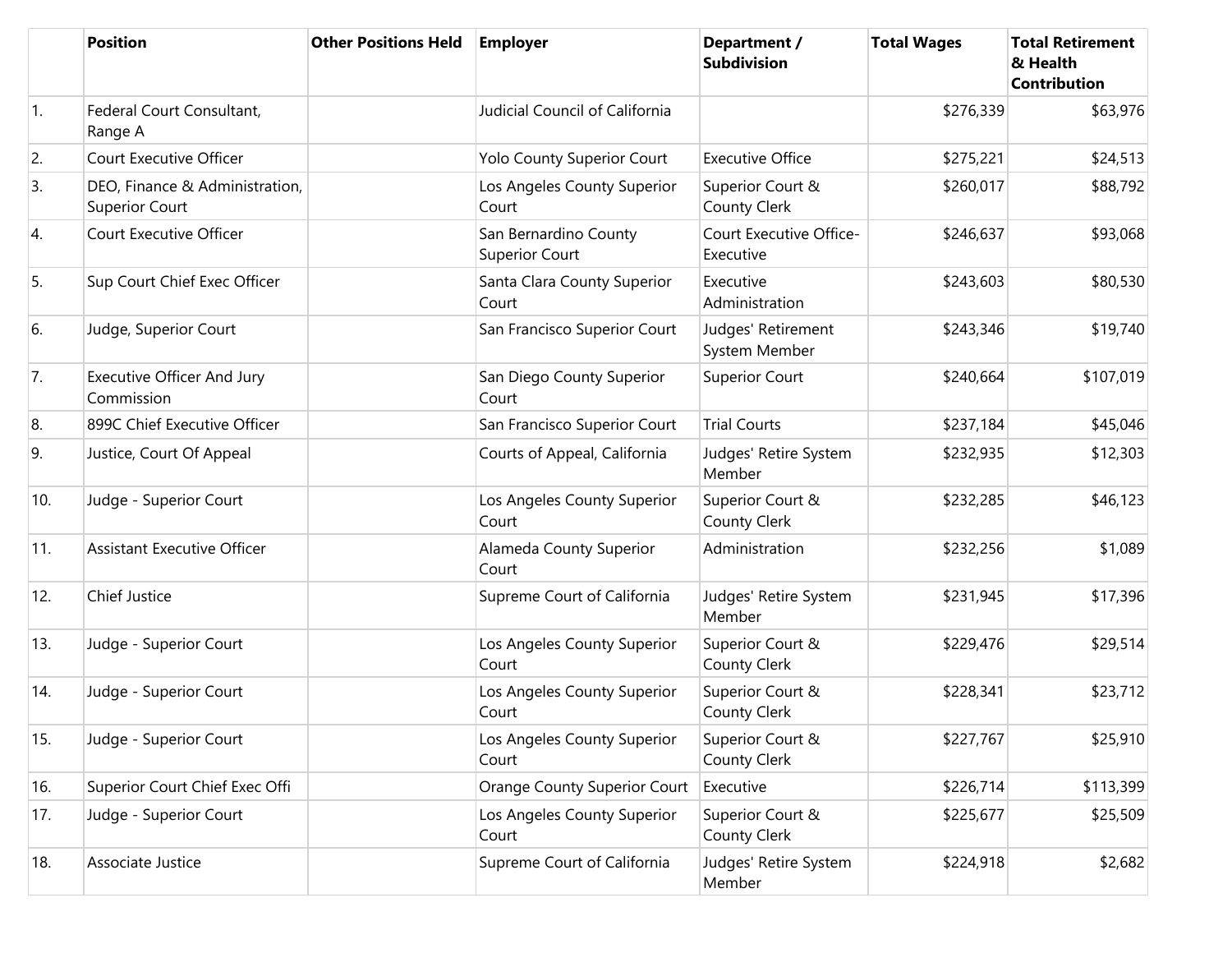| 19. | Judge - Superior Court | Los Angeles County Superior<br>Court | Superior Court &<br><b>County Clerk</b> | \$223,963 | \$37,080 |
|-----|------------------------|--------------------------------------|-----------------------------------------|-----------|----------|
| 20. | Judge - Superior Court | Los Angeles County Superior<br>Court | Superior Court &<br><b>County Clerk</b> | \$223,001 | \$33,066 |
| 21. | Judge - Superior Court | Los Angeles County Superior<br>Court | Superior Court &<br><b>County Clerk</b> | \$222,623 | \$33,066 |
| 22. | Judge - Superior Court | Los Angeles County Superior<br>Court | Superior Court &<br><b>County Clerk</b> | \$222,623 | \$33,066 |
| 23. | Judge - Superior Court | Los Angeles County Superior<br>Court | Superior Court &<br><b>County Clerk</b> | \$222,623 | \$33,066 |
| 24. | Judge - Superior Court | Los Angeles County Superior<br>Court | Superior Court &<br><b>County Clerk</b> | \$222,623 | \$33,066 |
| 25. | Judge - Superior Court | Los Angeles County Superior<br>Court | Superior Court &<br><b>County Clerk</b> | \$222,623 | \$33,066 |
| 26. | Judge - Superior Court | Los Angeles County Superior<br>Court | Superior Court &<br><b>County Clerk</b> | \$222,623 | \$33,066 |
| 27. | Judge - Superior Court | Los Angeles County Superior<br>Court | Superior Court &<br><b>County Clerk</b> | \$222,623 | \$33,066 |
| 28. | Judge - Superior Court | Los Angeles County Superior<br>Court | Superior Court &<br><b>County Clerk</b> | \$222,623 | \$33,066 |
| 29. | Judge - Superior Court | Los Angeles County Superior<br>Court | Superior Court &<br><b>County Clerk</b> | \$222,623 | \$33,066 |
| 30. | Judge - Superior Court | Los Angeles County Superior<br>Court | Superior Court &<br><b>County Clerk</b> | \$222,623 | \$33,066 |
| 31. | Judge - Superior Court | Los Angeles County Superior<br>Court | Superior Court &<br><b>County Clerk</b> | \$222,623 | \$32,869 |
| 32. | Judge - Superior Court | Los Angeles County Superior<br>Court | Superior Court &<br><b>County Clerk</b> | \$222,623 | \$32,851 |
| 33. | Judge - Superior Court | Los Angeles County Superior<br>Court | Superior Court &<br>County Clerk        | \$222,623 | \$32,429 |
| 34. | Judge - Superior Court | Los Angeles County Superior<br>Court | Superior Court &<br><b>County Clerk</b> | \$222,623 | \$31,963 |
| 35. | Judge - Superior Court | Los Angeles County Superior<br>Court | Superior Court &<br><b>County Clerk</b> | \$222,623 | \$31,622 |
| 36. | Judge - Superior Court | Los Angeles County Superior<br>Court | Superior Court &<br><b>County Clerk</b> | \$222,623 | \$31,622 |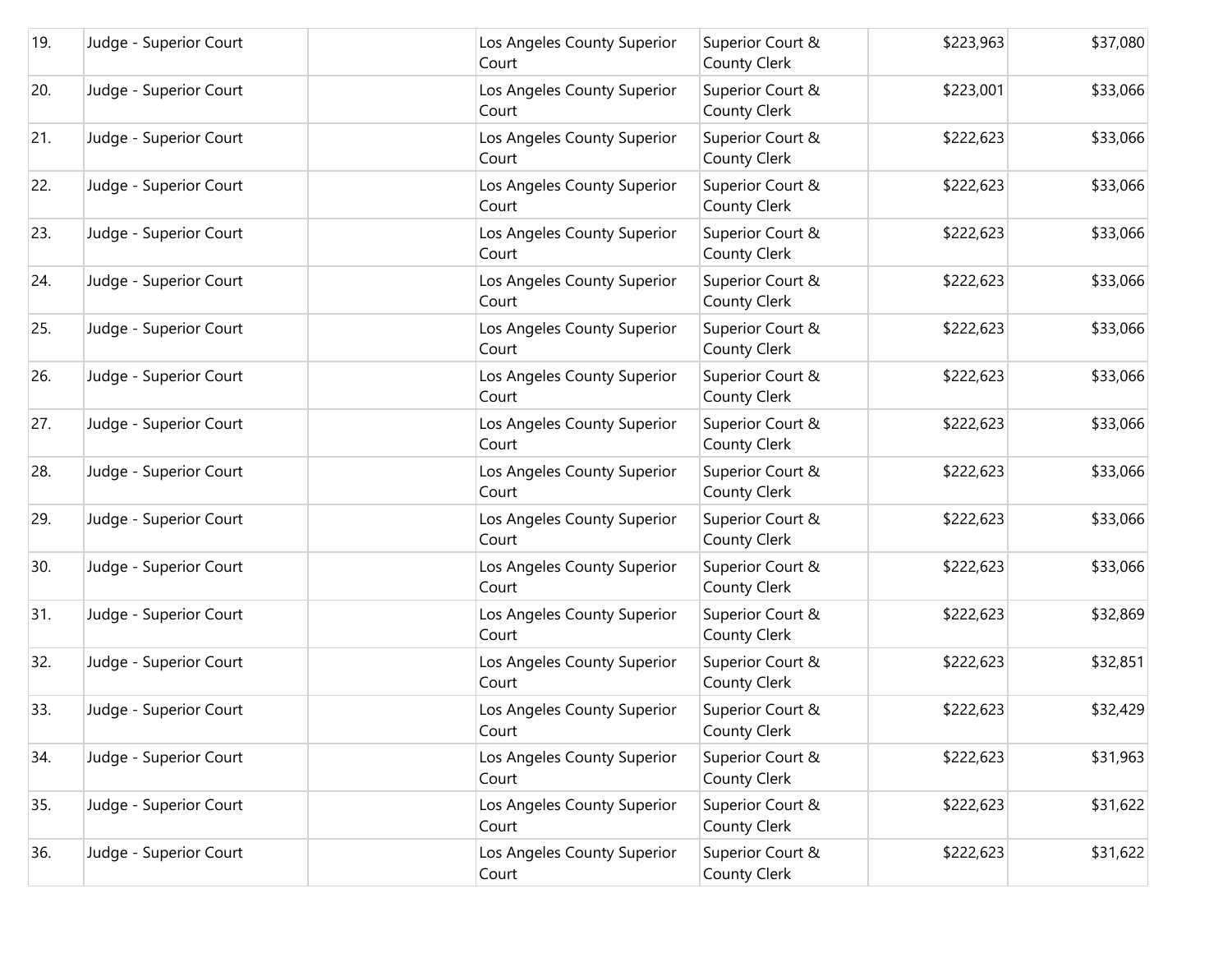| 37. | Judge - Superior Court | Los Angeles County Superior<br>Court | Superior Court &<br><b>County Clerk</b> | \$222,623 | \$30,986 |
|-----|------------------------|--------------------------------------|-----------------------------------------|-----------|----------|
| 38. | Judge - Superior Court | Los Angeles County Superior<br>Court | Superior Court &<br><b>County Clerk</b> | \$222,623 | \$30,086 |
| 39. | Judge - Superior Court | Los Angeles County Superior<br>Court | Superior Court &<br><b>County Clerk</b> | \$222,623 | \$29,514 |
| 40. | Judge - Superior Court | Los Angeles County Superior<br>Court | Superior Court &<br><b>County Clerk</b> | \$222,623 | \$29,514 |
| 41. | Judge - Superior Court | Los Angeles County Superior<br>Court | Superior Court &<br><b>County Clerk</b> | \$222,623 | \$29,514 |
| 42. | Judge - Superior Court | Los Angeles County Superior<br>Court | Superior Court &<br><b>County Clerk</b> | \$222,623 | \$29,092 |
| 43. | Judge - Superior Court | Los Angeles County Superior<br>Court | Superior Court &<br><b>County Clerk</b> | \$222,623 | \$29,092 |
| 44. | Judge - Superior Court | Los Angeles County Superior<br>Court | Superior Court &<br><b>County Clerk</b> | \$222,623 | \$29,092 |
| 45. | Judge - Superior Court | Los Angeles County Superior<br>Court | Superior Court &<br><b>County Clerk</b> | \$222,623 | \$29,092 |
| 46. | Judge - Superior Court | Los Angeles County Superior<br>Court | Superior Court &<br><b>County Clerk</b> | \$222,623 | \$29,092 |
| 47. | Judge - Superior Court | Los Angeles County Superior<br>Court | Superior Court &<br><b>County Clerk</b> | \$222,623 | \$29,092 |
| 48. | Judge - Superior Court | Los Angeles County Superior<br>Court | Superior Court &<br><b>County Clerk</b> | \$222,623 | \$28,877 |
| 49. | Judge - Superior Court | Los Angeles County Superior<br>Court | Superior Court &<br><b>County Clerk</b> | \$222,623 | \$28,877 |
| 50. | Judge - Superior Court | Los Angeles County Superior<br>Court | Superior Court &<br><b>County Clerk</b> | \$222,623 | \$27,526 |
| 51. | Judge - Superior Court | Los Angeles County Superior<br>Court | Superior Court &<br><b>County Clerk</b> | \$222,623 | \$27,029 |
| 52. | Judge - Superior Court | Los Angeles County Superior<br>Court | Superior Court &<br><b>County Clerk</b> | \$222,623 | \$26,194 |
| 53. | Judge - Superior Court | Los Angeles County Superior<br>Court | Superior Court &<br><b>County Clerk</b> | \$222,623 | \$25,890 |
| 54. | Judge - Superior Court | Los Angeles County Superior<br>Court | Superior Court &<br><b>County Clerk</b> | \$222,623 | \$25,695 |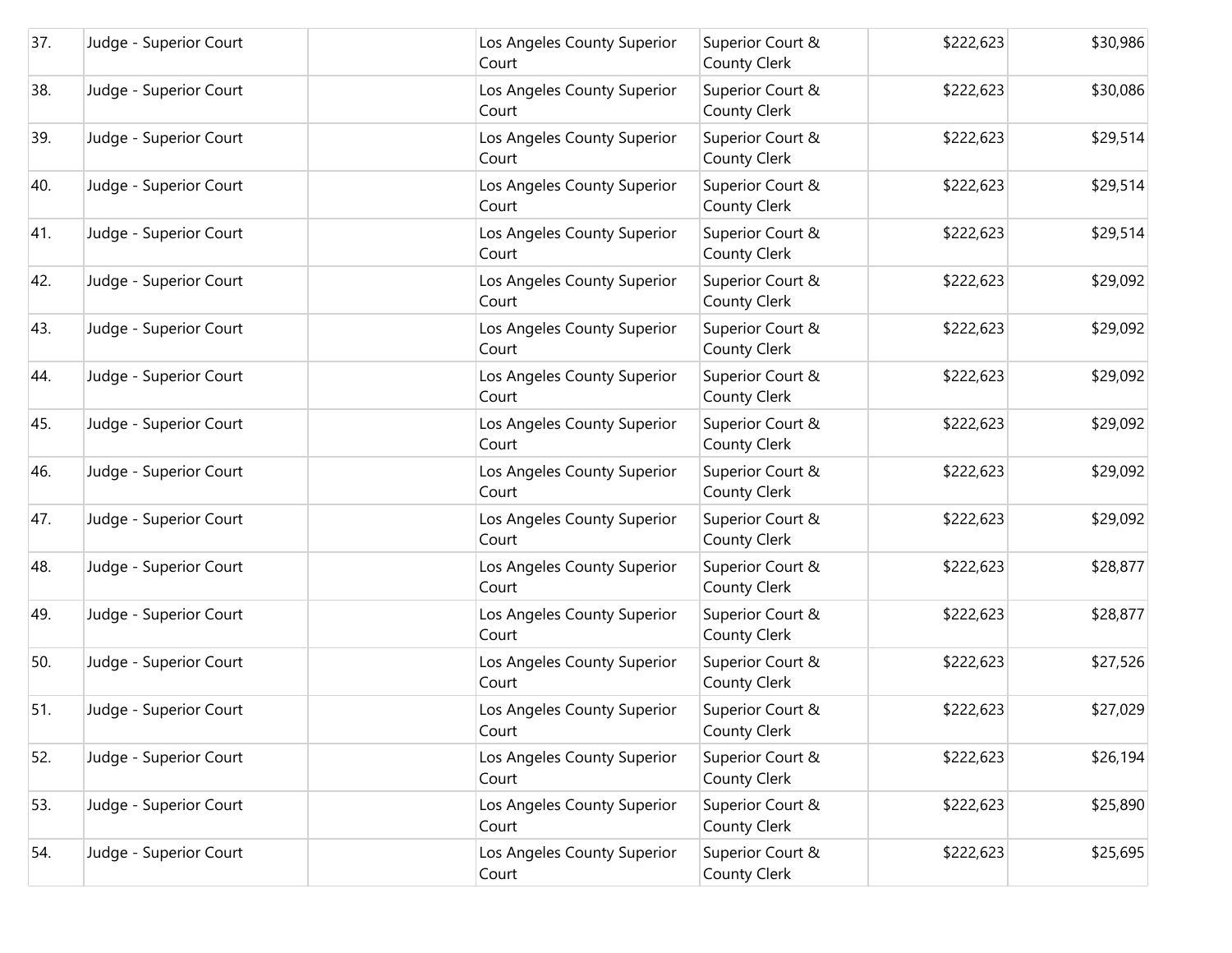| 55. | Judge - Superior Court | Los Angeles County Superior<br>Court | Superior Court &<br><b>County Clerk</b> | \$222,623 | \$22,615 |
|-----|------------------------|--------------------------------------|-----------------------------------------|-----------|----------|
| 56. | Judge - Superior Court | Los Angeles County Superior<br>Court | Superior Court &<br><b>County Clerk</b> | \$222,623 | \$22,615 |
| 57. | Judge - Superior Court | Los Angeles County Superior<br>Court | Superior Court &<br><b>County Clerk</b> | \$222,623 | \$22,615 |
| 58. | Judge - Superior Court | Los Angeles County Superior<br>Court | Superior Court &<br><b>County Clerk</b> | \$222,623 | \$22,615 |
| 59. | Judge - Superior Court | Los Angeles County Superior<br>Court | Superior Court &<br><b>County Clerk</b> | \$222,623 | \$22,615 |
| 60. | Judge - Superior Court | Los Angeles County Superior<br>Court | Superior Court &<br><b>County Clerk</b> | \$222,623 | \$22,448 |
| 61. | Judge - Superior Court | Los Angeles County Superior<br>Court | Superior Court &<br><b>County Clerk</b> | \$222,623 | \$22,106 |
| 62. | Judge - Superior Court | Los Angeles County Superior<br>Court | Superior Court &<br><b>County Clerk</b> | \$222,623 | \$22,106 |
| 63. | Judge - Superior Court | Los Angeles County Superior<br>Court | Superior Court &<br><b>County Clerk</b> | \$222,623 | \$21,921 |
| 64. | Judge - Superior Court | Los Angeles County Superior<br>Court | Superior Court &<br><b>County Clerk</b> | \$222,623 | \$21,583 |
| 65. | Judge - Superior Court | Los Angeles County Superior<br>Court | Superior Court &<br><b>County Clerk</b> | \$222,623 | \$17,395 |
| 66. | Judge - Superior Court | Los Angeles County Superior<br>Court | Superior Court &<br><b>County Clerk</b> | \$222,623 | \$17,375 |
| 67. | Judge - Superior Court | Los Angeles County Superior<br>Court | Superior Court &<br><b>County Clerk</b> | \$222,623 | \$17,375 |
| 68. | Judge - Superior Court | Los Angeles County Superior<br>Court | Superior Court &<br><b>County Clerk</b> | \$222,623 | \$16,718 |
| 69. | Judge - Superior Court | Los Angeles County Superior<br>Court | Superior Court &<br><b>County Clerk</b> | \$222,623 | \$9,970  |
| 70. | Judge - Superior Court | Los Angeles County Superior<br>Court | Superior Court &<br><b>County Clerk</b> | \$222,623 | \$8,424  |
| 71. | Judge - Superior Court | Los Angeles County Superior<br>Court | Superior Court &<br><b>County Clerk</b> | \$222,623 | \$6,925  |
| 72. | Judge - Superior Court | Los Angeles County Superior<br>Court | Superior Court &<br><b>County Clerk</b> | \$222,593 | \$23,128 |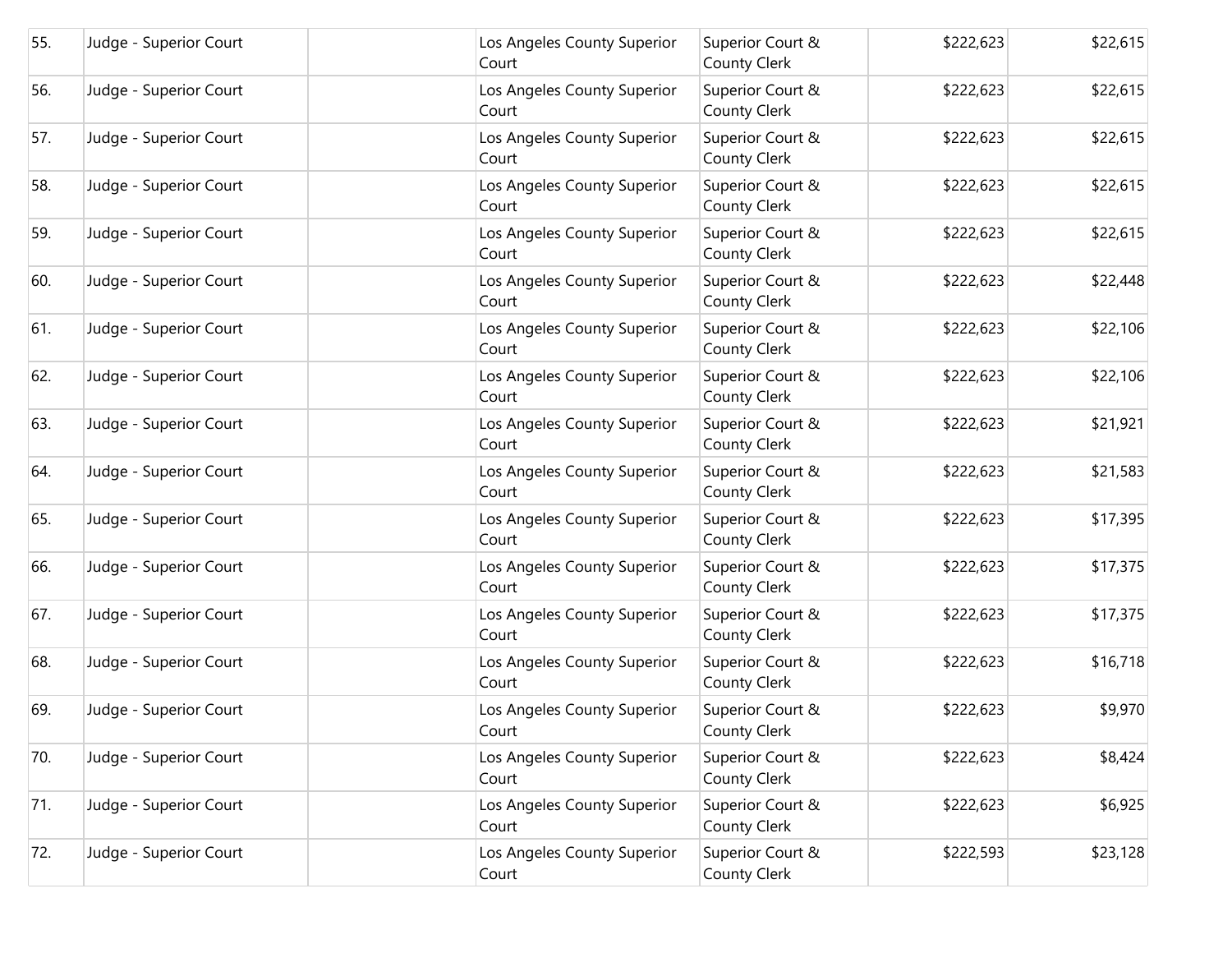| 73. | Judge - Superior Court | Los Angeles County Superior<br>Court | Superior Court &<br><b>County Clerk</b> | \$222,592 | \$33,066 |
|-----|------------------------|--------------------------------------|-----------------------------------------|-----------|----------|
| 74. | Judge - Superior Court | Los Angeles County Superior<br>Court | Superior Court &<br><b>County Clerk</b> | \$222,578 | \$33,066 |
| 75. | Judge - Superior Court | Los Angeles County Superior<br>Court | Superior Court &<br><b>County Clerk</b> | \$222,569 | \$23,128 |
| 76. | Judge - Superior Court | Los Angeles County Superior<br>Court | Superior Court &<br><b>County Clerk</b> | \$222,563 | \$33,066 |
| 77. | Judge - Superior Court | Los Angeles County Superior<br>Court | Superior Court &<br><b>County Clerk</b> | \$222,549 | \$33,066 |
| 78. | Judge - Superior Court | Los Angeles County Superior<br>Court | Superior Court &<br><b>County Clerk</b> | \$222,548 | \$33,066 |
| 79. | Judge - Superior Court | Los Angeles County Superior<br>Court | Superior Court &<br><b>County Clerk</b> | \$222,548 | \$33,066 |
| 80. | Judge - Superior Court | Los Angeles County Superior<br>Court | Superior Court &<br><b>County Clerk</b> | \$222,548 | \$33,066 |
| 81. | Judge - Superior Court | Los Angeles County Superior<br>Court | Superior Court &<br><b>County Clerk</b> | \$222,548 | \$29,514 |
| 82. | Judge - Superior Court | Los Angeles County Superior<br>Court | Superior Court &<br><b>County Clerk</b> | \$222,548 | \$29,092 |
| 83. | Judge - Superior Court | Los Angeles County Superior<br>Court | Superior Court &<br><b>County Clerk</b> | \$222,523 | \$32,728 |
| 84. | Judge - Superior Court | Los Angeles County Superior<br>Court | Superior Court &<br><b>County Clerk</b> | \$222,518 | \$33,066 |
| 85. | Judge - Superior Court | Los Angeles County Superior<br>Court | Superior Court &<br><b>County Clerk</b> | \$222,518 | \$33,066 |
| 86. | Judge - Superior Court | Los Angeles County Superior<br>Court | Superior Court &<br><b>County Clerk</b> | \$222,518 | \$33,066 |
| 87. | Judge - Superior Court | Los Angeles County Superior<br>Court | Superior Court &<br><b>County Clerk</b> | \$222,518 | \$33,066 |
| 88. | Judge - Superior Court | Los Angeles County Superior<br>Court | Superior Court &<br><b>County Clerk</b> | \$222,518 | \$33,066 |
| 89. | Judge - Superior Court | Los Angeles County Superior<br>Court | Superior Court &<br><b>County Clerk</b> | \$222,518 | \$33,066 |
| 90. | Judge - Superior Court | Los Angeles County Superior<br>Court | Superior Court &<br><b>County Clerk</b> | \$222,518 | \$32,875 |